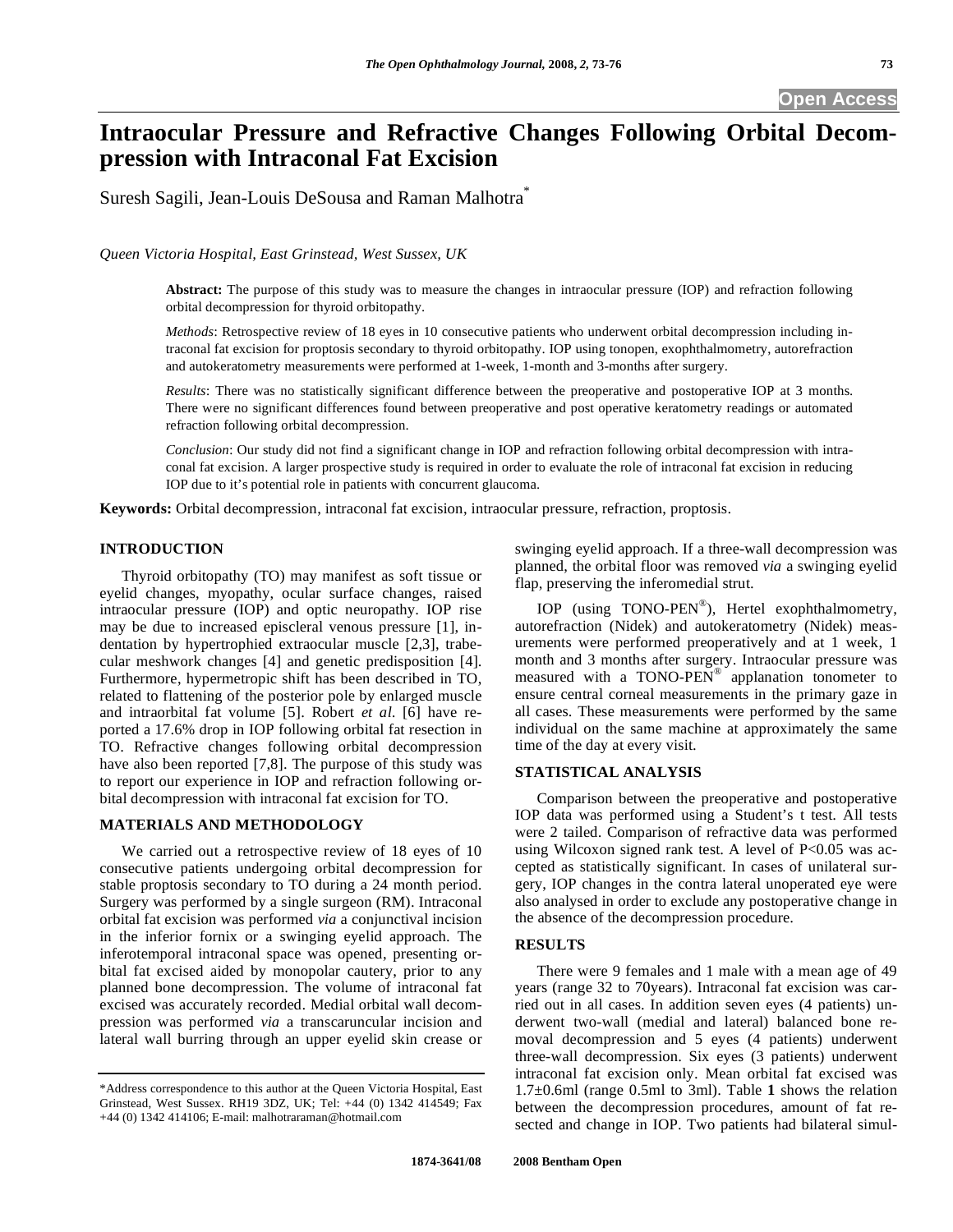| <b>Decompression</b><br>Procedure               | Mean Volume of<br><b>Fat Excised (ml)</b> | <b>Mean Reduction in</b><br>Proptosis (mm) | <b>Mean Preoperative</b><br>$IOP$ (mmHg) | Mean IOP at 1 Week<br>After Surgery (mmHg) | Mean IOP at 3 Months<br>After Surgery (mmHg) |  |
|-------------------------------------------------|-------------------------------------------|--------------------------------------------|------------------------------------------|--------------------------------------------|----------------------------------------------|--|
| Intraconal fat exci-<br>sion only<br>$(6$ eyes) | $2.0 + 0.36$                              | $2 + 0.8$                                  | $14.5 + 0.5$                             | $15+1.4$                                   | $15.5 + 1.9$                                 |  |
| $2$ wall bone + fat<br>excision (7 eyes)        | $1.5 + 0.8$                               | $4 \pm 1.1$                                | $18.2 + 2.8$                             | $18.6 \pm 1.0$                             | $17.1 + 2.7$                                 |  |
| $3$ wall bone + fat<br>excision (5 eyes)        | $1.6 + 0.5$                               | $5 + 2.6$                                  | $17.4 + 3.7$                             | $17.5 + 3.7$                               | $17.4 + 3.2$                                 |  |

**Table 1. Reduction in Proptosis and Change in Intraocular Pressure (IOP) in Relation to the Type of Orbital Decompression Procedure Carried Out** 

taneous surgery, two patients had unilateral surgery only and 6 patients had bilateral sequential orbital decompression. One patient developed new-onset diplopia, postoperatively.

#### **REDUCTION IN PROPTOSIS**

 There was a significant reduction in mean proptosis from  $23.4 \pm 2.6$ mm preoperatively to  $19.7 \pm 1.2$ mm at 3 months postoperatively  $(p<0.001)$ . The fat excision only group demonstrated a mean reduction in proptosis of  $2\pm$  0.8mm, twowall bone + fat excision group achieved  $4 \pm 1.1$ mm reduction and three wall bone + fat excision group achieved  $5\pm$  2.6mm reduction in proptosis at 3 months follow up.

#### **IOP DATA**

 The preoperative IOP was less than 21mm in all our patients with an average of 17.6±2.8mmHg. Mean postoperative IOP at 1 week was 16.9± 3.0mmHg and the mean postoperative IOP at 3 months was 16.3±2.9mmHg. There was no statistically significant change in IOP between baseline and 1 week ( $p = 0.2$ ) and 3months ( $p = 0.3$ ) postoperatively, respectively. A reduction in IOP was observed in 8 eyes, no change in IOP was found in 6 eyes and an increase in IOP from baseline was observed in 4 eyes at 3 months, postoperatively. The increase in IOP recorded in 4 eyes postoperatively was not clinically significant (1 mmHg increase in IOP recorded in 3 eyes and 2 mmHg rise recorded in 1 eye).

 The mean IOP in the contra lateral unoperated eye was 15.3± 3.3mmHg and there was no change at 1 week  $(15.9\pm 2.9$ mmHg, p=0.1) postoperatively. There was no significant difference in IOP between the operated and the contra lateral unoperated eye at 1week (p=0.1) postoperatively.

#### **REFRACTIVE DATA**

 The majority of eyes (72%, 13 eyes) were myopic (Spherical equivalent, range from -3.00 D to -0.25 D) and did not show a significant change following decompression. There were no significant differences found between preoperative and post operative keratometry readings  $(K1, p=$ 0.20), (K2,  $p = 0.06$ ), keratometry axis ( $p = 0.45$ ), automated refraction (A1,  $p=0.89$ ), (A2,  $p=0.76$ ) or the axis of automated refraction (p=0.42) at 3 months follow up (Table **2**).

#### **DISCUSSION**

 In this study we have evaluated the changes in IOP and refraction following orbital decompression. Unlike the previous studies we have used Tonopen to measure the IOP as it is technically easier to ensure that central corneal IOP is recorded in up and down gaze in addition to primary gaze and is sufficiently consistent and accurate when compared to the Goldmann tonometer [9-11]. As our study group included patients undergoing intraconal fat excision only as well as two and three wall bone decompression, we have also studied the IOP change in these subgroups individually. All our patients had a preoperative IOP of less than 21mmHg and did not demonstrate a significant reduction in IOP following orbital decompression. There may therefore be a bias in this cohort towards less of a change in IOP following surgery where pre-operative IOP is not significantly raised, in comparison to congestive cases with "tight orbits". We used the fellow eye as a control to compare the changes in IOP at 1 week following orbital decompression, but could not find a significant difference in IOP between the operated and the unoperated eyes. The mean amount of orbital fat resected by Robert *et al*. [6] was 6.4±4.5ml whereas we had resected 1.7±0.6ml of orbital fat. The low volume of fat resected in

**Table 2. Comparison of Pre and Post Operative Autorefraction and Keratometry** 

|                               | AR <sub>1</sub>            | AR <sub>2</sub>           | <b>Axis</b>           | K1                       | K <sub>2</sub>             | <b>Axis</b>           |
|-------------------------------|----------------------------|---------------------------|-----------------------|--------------------------|----------------------------|-----------------------|
| Median (range) Preoperative   | $-0.25$ D                  | $-0.5$ D                  | 47.5                  | 43.5 D                   | 44.5 D                     | 91.5                  |
|                               | $(-1.75 \text{ to } 2.75)$ | $(-3 \text{ to } -0.5)$   | $(4 \text{ to } 160)$ | $(39.5 - 45.75)$         | $(41.5 - 47.25)$           | $(8 \text{ to } 165)$ |
| Median (range) Postoperative  | 0.0 D                      | $-0.75$ D                 | 62.5                  | 44 D                     | 44.75 D                    | 90.5                  |
|                               | $(-2.25 \text{ to } 3)$    | $(-3.75 \text{ to } 0.5)$ | (1 to 180)            | $(40 \text{ to } 45.25)$ | $(42.5 \text{ to } 47.25)$ | $(7 \text{ to } 135)$ |
| P (Wilcoxon Signed Rank Test) | $p = 0.89$                 | $p = 0.76$                | $p = 0.42$            | $p = 0.20$               | $p = 0.06$                 | $p = 0.45$            |

Values following orbital decompression.

 $AR$ = autorefraction;  $K$ = keratometry.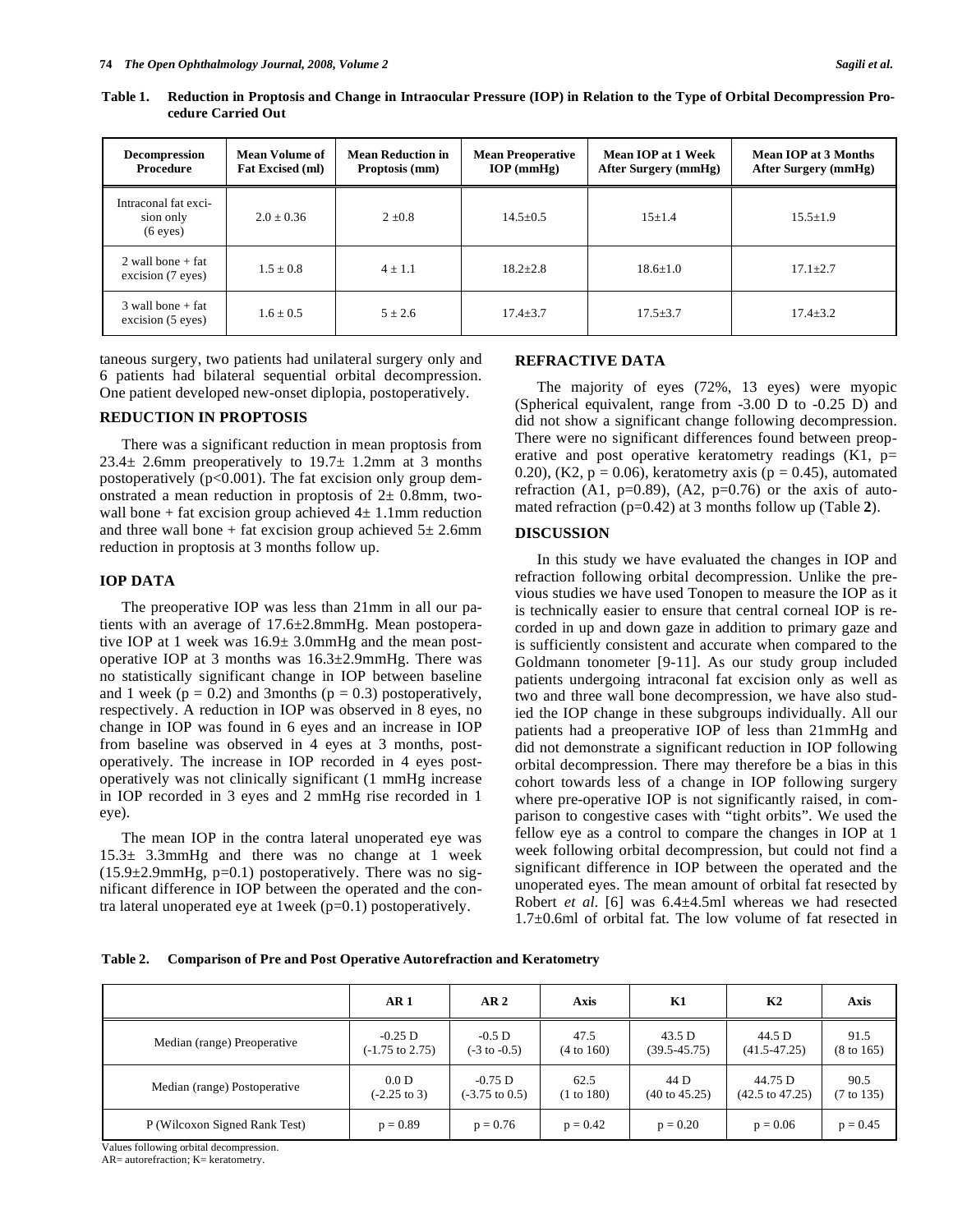our study group could also be an explanation for the insignificant change in IOP. 72% (13eyes) of our patients had myopic refraction at presentation and did not show a significant change in the refractive state after orbital decompression. There was no significant change in keratometry following orbital decompression.

 Several mechanisms have been described for the raised intraocular pressure in thyroid eye disease and there are several reports in literature describing a reduction in IOP following orbital decompression [1,6,12-14]. Danesh-Meyer *et al.* [11] have reported a 6.9% drop in IOP following bone removal orbital decompression in 116 eyes with a preoperative IOP of less than 21mmHg and an even greater reduction in patients with elevated pre operative IOP. Dev *et al.* [13] have reported a mean reduction IOP of 3 mmHg in 22 eyes. The above two were retrospective studies. Robert *et al.* [6] have reported a 16% drop in IOP following fat removal orbital decompression in 42 eyes with a preoperative IOP of less than 21mmHg. This was a prospective study and did not show any correlation between the preoperative proptosis, amount of orbital fat excised and the reduction in IOP. The above studies have used applanation tonometry and there was not enough information provided on the timing of IOP measurement, IOP in downgaze measurements and central corneal thickness. The fellow eye was not used as a control in these studies. The importance of IOP measurement in primary, up and downgaze was stressed by Kalmann *et al.*  [1] who demonstrated a reduction in IOP following orbital decompression and inferior rectus recession. As demonstrated by Reader [15], when looking at the slitlamp applanation tonometer, the eyes are not in the primary position but are in mild upgaze during this measurement and could lead to erroneous high pressure recording in so-called "primary position".

 There are very few reports describing refractive changes in TO. Mombaerts *et al.* [7] have reported with-the-rule corneal astigmatism in Graves' disease possibly caused by softtissue fibrosis in the superolateral orbital region which was not influenced by orbital surgery. 56% of our patients had with-the-rule corneal astigmatism which did not change following surgery. Kwitko et al. [16] have reported steepening of inferior and inferotemporal cornea with flattening of superior cornea following inferior rectus recession in Grave's disease. Progressive myopia has been reported in 2 patients of TO by Huismans [8]. The author suggested edema and infiltration of lymphocytes of and plasmacytes of ciliarybody, pathologic-anatomical substratum of the most changes of orbita in this disease, responsible for myopia. Chandrasekaran *et al.* [5] have reported 5 cases of acquired hypermetropia in TO which reversed following orbital decompression. They proposed that the acquired hypermetropia was due to the increased volume of orbital contents with flattening of posterior globe.

 Proptosis displaces the orbital contents outside the bony orbit producing a decompressive effect. Significant Proptosis may therefore reduce congestion and help reduce IOP in comparison to "tight orbits". Changes in IOP appear to be more pronounced in patients with congestive ocular symptoms and this, in addition to calculation of orbital volume may predict the outcomes of orbital decompression with respect to IOP and refraction. As suggested by Robert *et al.* [6]

a prospective study including orbital volume calculations using 3D imaging studies would provide more accurate information on the indications for orbital decompression procedures.

 Our study demonstrated a significant reduction in proptosis following orbital decompression consistent with previous reports [6,17-20], however we did not find a significant change in IOP and refraction following orbital decompression for TO. The limitations of our study were its retrospective design, lack of IOP data in all 3 positions of gaze, lack of corneal thickness measurements and the small number of patients. Taking into account the shortcomings of our study we have proposed a prospective study including IOP measurements performed with tonopen at the same time of day in 3 different positions of gaze using fellow eye as a control. Our study did not find a significant change in refraction following orbital decompression for thyroid orbitopathy, either. However, this study also helped identify inadequacy in all retrospective decompression-IOP studies published so far, including the need to record corneal pachymetry, diurnal variation, ensure central corneal IOP measurements are only taken and standardise measurements in 3 positions of gaze, primary, up and down gaze. A prospective study is therefore required to evaluate IOP change.

#### **REFERENCES**

- [1] Kalmann R, Mourits MP. Prevalence and management of elevated intraocular pressure in patients with Graves' orbitopathy. Br J Ophthalmol 1998; 82: 754-7.
- [2] Cockerham KP, Pal C, Jani B, Wolter A, Kennerdell JS. The prevalence and implications of ocular hypertension and glaucoma in thyroid-associated orbitopathy. Ophthalmology 1997; 104: 914-7.
- [3] Fishman DR, Benes SC. Upgaze intraocular pressure changes and strabismus in Graves' ophthalmopathy. J Clin Neuroophthalmol 1991; 11: 162-5.
- [4] Cant JS, Wilson TM. The ocular and orbital circulations in dysthyroid ophthalmopathy. Trans Ophthalmol Soc UK 1974; 94: 416-29.
- [5] Chandrasekaran S, Petsoglou C, Billson FA, Selva D, Ghabrial R. Refractive change in thyroid eye disease (a neglected clinical sign). Br J Ophthalmol 2006; 90: 307-9.
- [6] Robert PY, Rivas M, Camezind P, Rulfi JY, Adenis JP. Decrease of intraocular pressure after fat-removal orbital decompression in Graves disease. Ophthal Plast Reconstr Surg 2006; 22: 92-5.
- [7] Mombaerts I, Vandelanotte S, Koornneef L. Corneal astigmatism in Graves' ophthalmopathy. Eye 2006; 20: 440-6.
- [8] Huismans H. [Conspicuous change of refraction in endocrine orbitopathy]. Klin Monatsbl Augenheilkd 1991; 198: 215-6.
- [9] Minckler DS, Baerveldt G, Heuer DK, Quillen-Thomas B, Walonker AF, Weiner J. Clinical Evaluation of the Oculab Tono-Pen. Am J Ophthalmol 1987; 104: 168-173.
- [10] Bafa M, Lambrinakis I, Dayan M, Birch M. Clinical comparison of the measurement of the IOP with the ocular blood flow tonometer, the Tono-Pen XL and the Goldmann applanation tonometer. Acta Ophthalmol Scand 2001; 79: 15-8.
- [11] Iester M, Mermoud A, Achache F, Roy S. New Tonopen XL: comparison with the Goldmann tonometer. Eye 2001; 15: 52-8.
- [12] Danesh-Meyer HV, Savino PJ, Deramo V, Sergott RC, Smith AF. Intraocular pressure changes after treatment for Graves' orbitopathy. Ophthalmology 2001; 108: 145-50.
- [13] Dev S, Damji KF, DeBacker CM, Cox TA, Dutton JJ, Allingham RR. Decrease in intraocular pressure after orbital decompression for thyroid orbitopathy. Can J Ophthalmol 1998; 33: 314-9.
- [14] Ohtsuka K. Intraocular pressure and proptosis in 95 patients with Graves ophthalmopathy. Am J Ophthalmol 1997; 124: 570-2.
- [15] Reader AL. Normal variations of intraocular pressure on vertical gaze. Ophthalmology 1982; 89: 1084-7.
- [16] Kwitko S, Feldon S, McDonnell PJ. Corneal topographic changes following strabismus surgery in Grave's disease. Cornea 1992; 11: 36-40.